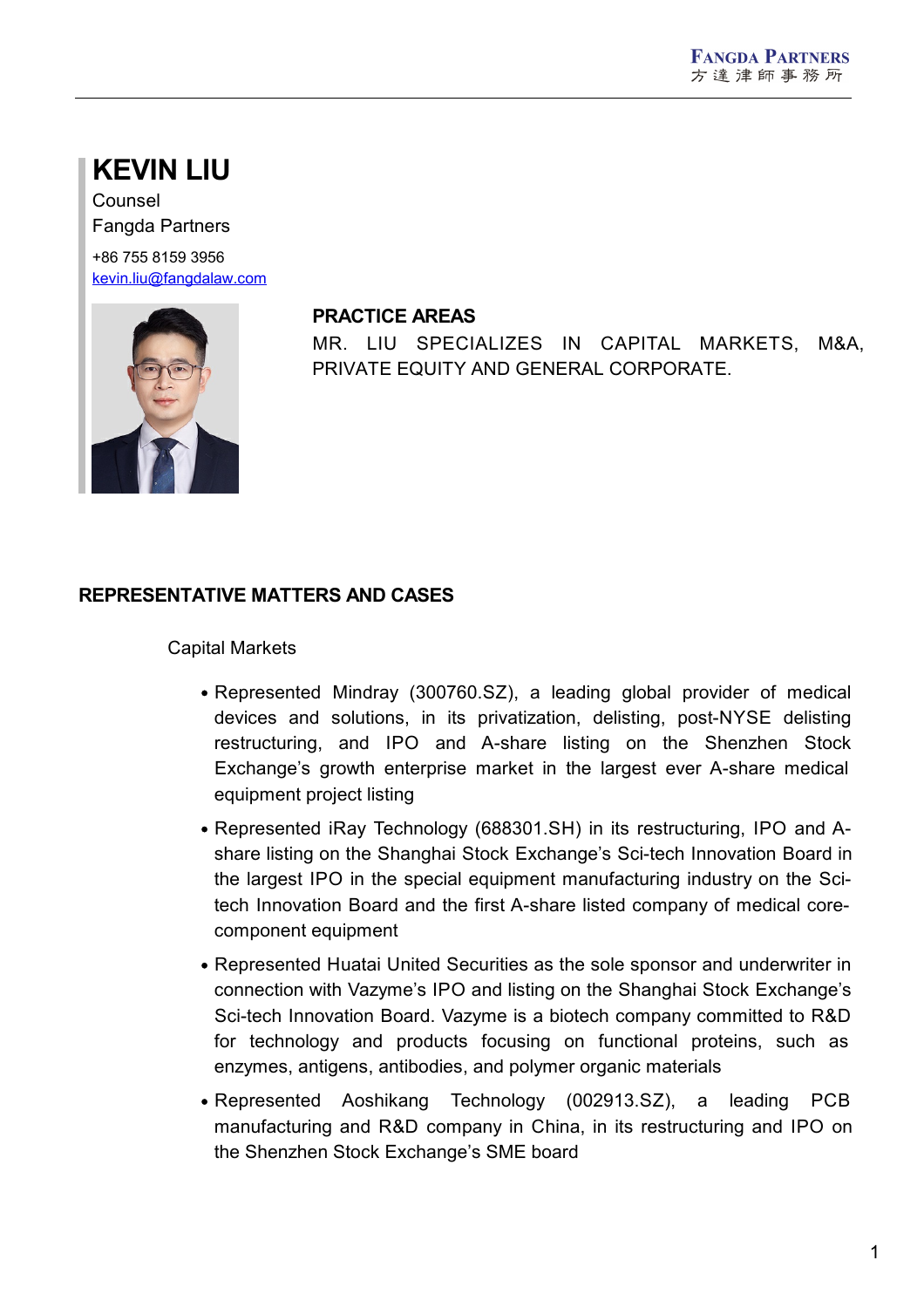- Represented China Resources and provided strategic legal advice and transaction services in the acquisition of Vanke (000002.SZ) by external investors, the proposed share issue by Vanke to acquire assets of Shenzhen Metro, the corporate governance disputes with Vanke management, and the sale of approximately 15.31% shares in Vanke to Shenzhen Metro for approximately RMB 37.2 billion
- Represented Ninestar (002180.SZ) in its share issuance as part of an approximately RMB 2.25 billion acquisition of the print consumables assets held by Ninestar's controlling shareholder and in its USD 62.96 million cash acquisition of 100% equity of SCC, which is the world's third largest print consumables manufacturer
- Represented BTR, one of the leading enterprises in the global lithium battery anode material industry, in the largest IPO and listing on the NEEQ Select Market
- Represented Mindray (300760. SZ) in its restructuring of its animal medical assets and business for a future independent A-share IPO
- Represented OCT Group in a potential transaction to acquire the controlling interest in the controlling shareholder of an A-share listed real estate company through exercising preemption rights. The acquisition will trigger a general offer for the A-share listed real estate company and involve full legal due diligence on the A-share listed real estate company
- Represented CGWAMC in its rescue investment in A-share listed real estate company Yuetai Group (600393.SH) and in resolving Yuetai Group's debt crisis
- Represented the second largest shareholder of an A-share listed company in the shareholder's transfer of 10.08% shares in the A-share listed company through centralized competitive bidding with an agreement transfer
- Represented Ninestar (002180.SZ) and Huafu Fashion (002042.SZ) in their private placement of A shares
- Represented CA Cultural Technology Group in its Hong Kong IPO
- Represented Geneseeq Technology, Peak Sport, Fussen Technology and Landwin Medical in their ongoing restructuring and A-share IPO
- Represented Seine Technology, controlling shareholder of the A-share listed company Ninestar (002180.SZ), in its private offering of A-share exchangeable bonds of RMB 1 billion and RMB 5.2 billion
- Provided legal services on general corporate matters to several A-share listed companies, such as Mindray (300760.SZ), iRay Technology (688301.SH), Zhifei Biological (300122.SZ), Ninestar (002180.SZ) and BTR